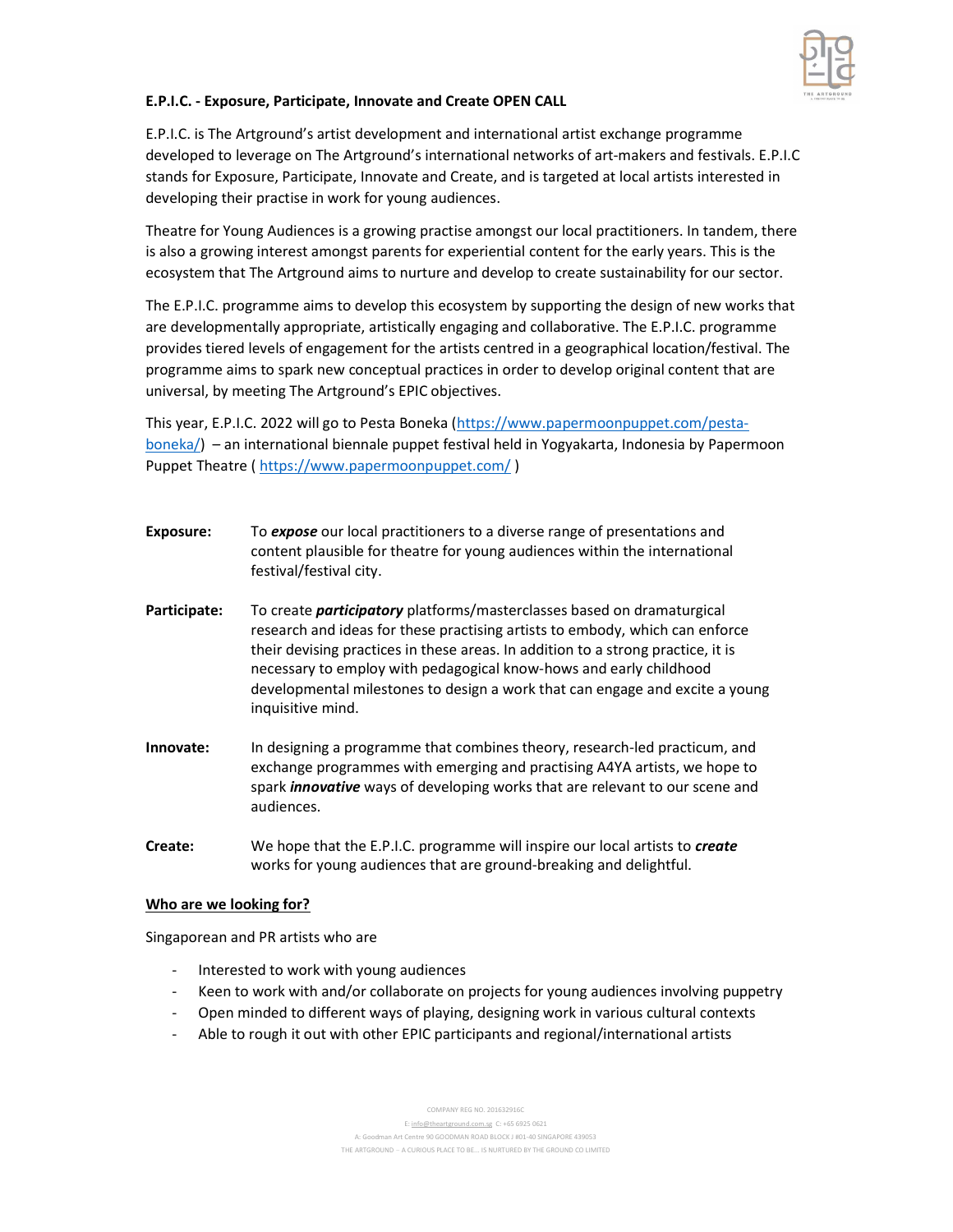

### The criteria for selection:

You will be asked to upload a 3min video to introduce yourself and pitch an idea you would like to explore as an artist in a puppet festival. This can be in the form of a workshop, performance or activation of an installation. Your practise does not have to be puppetry but you should demonstrate how your practise can be integrated and/or collaborative in nature within a puppet festival.

The selection criteria will be based on the strength of your idea as well as your can-do attitude. We are also looking for up to 6 artists across the various different disciplines.

You will also need to be 100% available for all meetings, masterclasses, and entire duration of Pesta Boneka.

#### What you will get from the EPIC programme

TAG will provide

- Airport transfer (\*Please note that you will be required to arrange and pay for your own air travel and travel insurance to Yogyakarta. Estimated cost for Air Asia flights is \$200 - \$400, info correct time of print.)

- 8-nights accommodation in a shared facilities space (You will share a room with bathroom with fellow EPIC participants, and there will be a common kitchen for all) Please click here https://www.papermoonpuppet.com/papermoon-residency-house/ for the Papermoon Residency House which is representative (not actual) of the accommodation that will be provided for festival artists.

- Meals cooked by the Pesta Boneka team (We are in Indonesia so think local fare)

- Full access to the Pesta Boneka festival, including forums and workshops with local and international artists.

- 2.5 days masterclass by Papermoon Puppet Theatre (in Singapore, 22 - 24 July 2022) to develop a collaborative WIP work with and to local audiences at The Artground.

- Presentation of said collaborative work within Pesta Boneka for Indonesian families and an international delegation.

#### Important Dates

Open Call:  $28<sup>th</sup>$  May –  $24<sup>th</sup>$  June 2022 All submissions must reach us by 24<sup>th</sup> June 2022, 2359hrs (Singapore time).

Selected applicants will be notified by  $1<sup>st</sup>$  July 2022.

# You have to be available for all the following dates to apply for EPIC 2022: Pesta Boneka

8 th July 2022, Friday 2pm – 4pm: Zoom meeting with The Artground and Papermoon Puppet Theatre

## $22<sup>nd</sup>$  July – 24<sup>th</sup> July 2022, Friday - Sunday:

Masterclass with Papermoon Puppet Theatre (Please see Annex 1 for detailed schedule)

2<sup>nd</sup> – 10<sup>th</sup> Oct 2022, Sunday to Monday: Travel to Yogyakarta, Indonesia for Pesta Boneka Puppet Festival (Please see Annex 2 for prelim schedule, more details to be confirmed later)

After EPIC 2022: Pesta Boneka, you will be asked to share your feedback of the festival by  $31^{st}$  Oct 2022. Please use this template https://forms.gle/FKk2nuCmRRvshHzC8

> COMPANY REG NO. 201632916C E: info@theartground.com.sg C: +65 6925 0621 A: Goodman Art Centre 90 GOODMAN ROAD BLOCK J #01-40 SINGAPORE 439053 THE ARTGROUND – A CURIOUS PLACE TO BE... IS NURTURED BY THE GROUND CO LIMITED